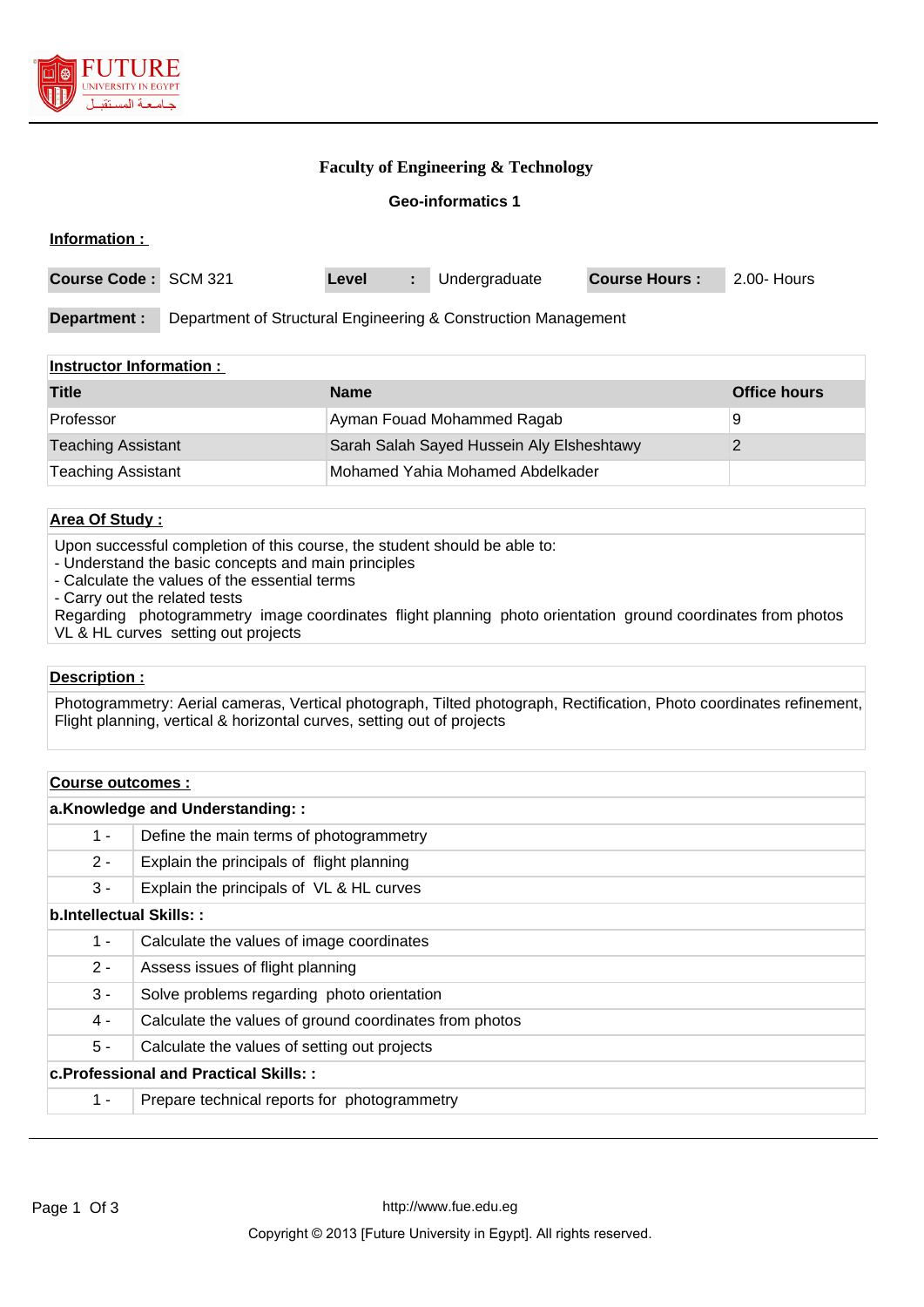

#### 2 - Prepare technical reports for VL & HL curves

## **d.General and Transferable Skills: :**

1 - Cooperate and communicate effectively

#### **Course Topic And Contents :**

| <b>Topic</b>                   | No. of hours Lecture |   | <b>Tutorial / Practical</b> |
|--------------------------------|----------------------|---|-----------------------------|
| photogrammetry                 | 4                    | 2 | 2                           |
| image coordinates              | 8                    |   | 4                           |
| flight planning                | 8                    | 4 | 4                           |
| photo orientation              | 8                    |   | 4                           |
| ground coordinates from photos | 12                   | 6 | 6                           |
| VL & HL curves                 | 8                    |   | 4                           |
| setting out projects           | 8                    | 4 | 4                           |
| Revision                       | 4                    | າ | ⌒                           |

| <b>Teaching And Learning Methodologies:</b> |  |  |
|---------------------------------------------|--|--|
| Interactive Lec.                            |  |  |
| <b>Discussion</b>                           |  |  |
| Problem Solving                             |  |  |
| Report / Present.                           |  |  |
|                                             |  |  |

# **Course Assessment : Methods of assessment Relative weight % Week No Assess What** Final Exam 40.00 Mid- Exam I, II 30.00 Quizzes / Assig. 15.00 Report / Present. 15.00

# **Course Notes :** -

### **Recommended books :**

## **Periodicals :**

-

-

#### **Web Sites :**